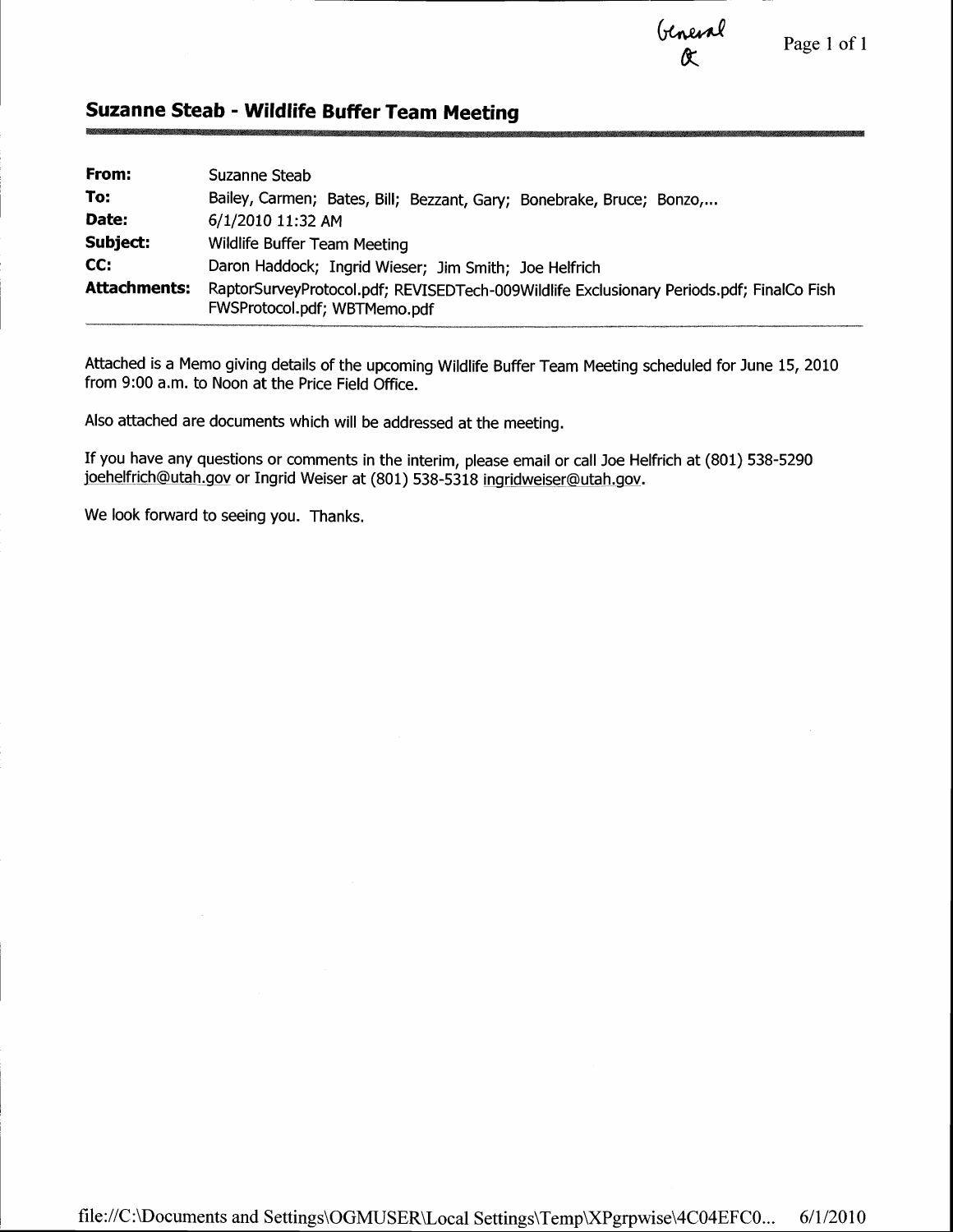#### Wildlife Buffer Team Meeting SUZANNESTEAB@utah.gov

61112010 11:32AM Suzanne Steab

| <b>Recipient</b>                                                  | <b>Action</b>      | Date & Time       | <b>Comment</b> |
|-------------------------------------------------------------------|--------------------|-------------------|----------------|
| To: Bill Bates (billbates@utah.gov)                               | Read               | 6/1/2010 11:32 AM |                |
| To: Bruce Bonebrake (brucebonebrake@utah.gov)                     | Delivered          | 6/1/2010 11:32 AM |                |
| To: Carmen Bailey (carmenbailey@utah.gov)                         | Delivered          | 6/1/2010 11:32 AM |                |
| To: Chris Hansen (chansen@archcoal.com)                           | Transferred        | 6/1/2010 11:34 AM |                |
| To: Chris McCourt (cmccourt@altoncoal.com)                        | <b>Transferred</b> | 6/1/2010 11:32 AM |                |
| To: Chris Wood (chriswood@utah.gov)                               | Delivered          | 6/1/2010 11:32 AM |                |
| To: creynolds@cwmining.com (creynolds@cwmining.com)               | Transferred        | 6/1/2010 11:33 AM |                |
| To: dana_truman@blm.gov (dana_truman@blm.gov)                     | <b>Transferred</b> | 6/1/2010 11:32 AM |                |
| CC: Daron Haddock (daronhaddock@utah.gov)                         | Delivered          | 6/1/2010 11:32 AM |                |
| To: Dave Shaver (dshaver@coalsource.com)                          | Transferred        | 6/1/2010 11:34 AM |                |
| To: david_waller@blm.gov (david_waller@blm.gov)                   | Transferred        | 6/1/2010 11:32 AM |                |
| To: dfreeman@fs.fed.us (dfreeman@fs.fed.us)                       | Transferred        | 6/1/2010 11:34 AM |                |
| To: dharber@fs.fed.us (dharber@fs.fed.us)                         | Transferred        | 6/1/2010 11:34 AM |                |
| To: diana_whittington@fws.gov (diana_whittington@fws.gov)         | Transferred        | 6/1/2010 11:33 AM |                |
| To: Dustin Schaible (dustinschaible@utah.gov)                     | Read               | 6/1/2010 11:34 AM |                |
| To: dware@foundationcoal.com (dware@foundationcoal.com2)          | Transfer Failed    | 6/1/2010 11:33 AM |                |
| To: Gary Bezzant (garybezzant@utah.gov)                           | Delivered          | 6/1/2010 11:32 AM |                |
| To: ggalecki@archcoal.com (ggalecki@archcoal.com)                 | Transferred        | 6/1/2010 11:34 AM |                |
| CC: Ingrid Wieser (ingridwieser@utah.gov)                         | Read               | 6/1/2010 11:32 AM |                |
| To: Jay Marshall (jmarshall@coalsource.com)                       | Transferred        | 6/1/2010 11:34 AM |                |
| To: Jeff_McKenzie@blm.gov (Jeff_McKenzie@blm.gov)                 | Transferred        | 6/1/2010 11:32 AM |                |
| CC: Jim Smith (jimdsmith@utah.gov)                                | Delivered          | 6/1/2010 11:32 AM |                |
| To: jjewkes@fs.fed.us (jjewkes@fs.fed.us)                         | Transferred        | 6/1/2010 11:34 AM |                |
| CC: Joe Helfrich (joehelfrich@utah.gov)                           | Delivered          | 6/1/2010 11:32 AM |                |
| To: John Blake (jblake@utah.gov)                                  | Read               | 6/1/2010 11:33 AM |                |
| To: johngefferth@consolenergy.com (johngefferth@consolenergy.com) | Transferred        | 6/1/2010 11:33 AM |                |
| To: kalbrecht@fs.fed.us (kalbrecht@fs.fed.us)                     | Transferred        | 6/1/2010 11:34 AM |                |
| To: Karl Houskeeper (karlhouskeeper@utah.gov)                     | Delivered          | 6/1/2010 11:32 AM |                |
| To: Kent Jones (kentljones@utah.gov)                              | Delivered          | 6/1/2010 11:32 AM |                |
| To: Kit Pappas (kit@emerytelcom.net)                              | Transferred        | 6/1/2010 11:33 AM |                |
| To: Leroy Mead (leroymead@utah.gov)                               | Delivered          | 6/1/2010 11:32 AM |                |
| To: Marc Stilson (marcstilson@utah.gov)                           | Delivered          | 6/1/2010 11:32 AM |                |
| To: mdavis@archcoal.com (MDavis@archcoal.com)                     | Transferred        | 6/1/2010 11:34 AM |                |
| To: Michael_Glasson@blm.gov (Michael_Glasson@blm.gov)             | Transferred        | 6/1/2010 11:32 AM |                |
| To: Nicole Nielson (nicolenielson@utah.gov)                       | Delivered          | 6/1/2010 11:32 AM |                |
| To: Pete Hess (petehess@utah.gov)                                 | Delivered          | 6/1/2010 11:32 AM |                |
| To: pjewkes@fs.fed.us (pjewkes@fs.fed.us)                         | Transferred        | 6/1/2010 11:34 AM |                |
| To: Priscilla Burton (priscillaburton@utah.gov)                   | Delivered          | 6/1/2010 11:32 AM |                |
| To: Rhett Boswell (rhettboswell@utah.gov)                         | Delivered          | 6/1/2010 11:32 AM |                |
| To: rnetz@emerytelcom.net (rnetz@emerytelcom.net)                 | Transferred        | 6/1/2010 11:33 AM |                |
| To: stan_perkes@blm.gov (stan_perkes@blm.gov)                     | Transferred        | 6/1/2010 11:32 AM |                |
| To: Steve Demczak (stevedemczak@utah.gov)                         | Delivered          | 6/1/2010 11:32 AM |                |
| To: Steve_Falk@blm.gov (Steve_Falk@blm.gov)                       | Transferred        | 6/1/2010 11:32 AM |                |
| To: Sue_Wiler@blm.gov (Sue_Wiler@blm.gov)                         | Transferred        | 6/1/2010 11:32 AM |                |
| To: SWRigby@blm.gov (SWRigby@blm.gov)                             | Transferred        | 6/1/2010 11:32 AM |                |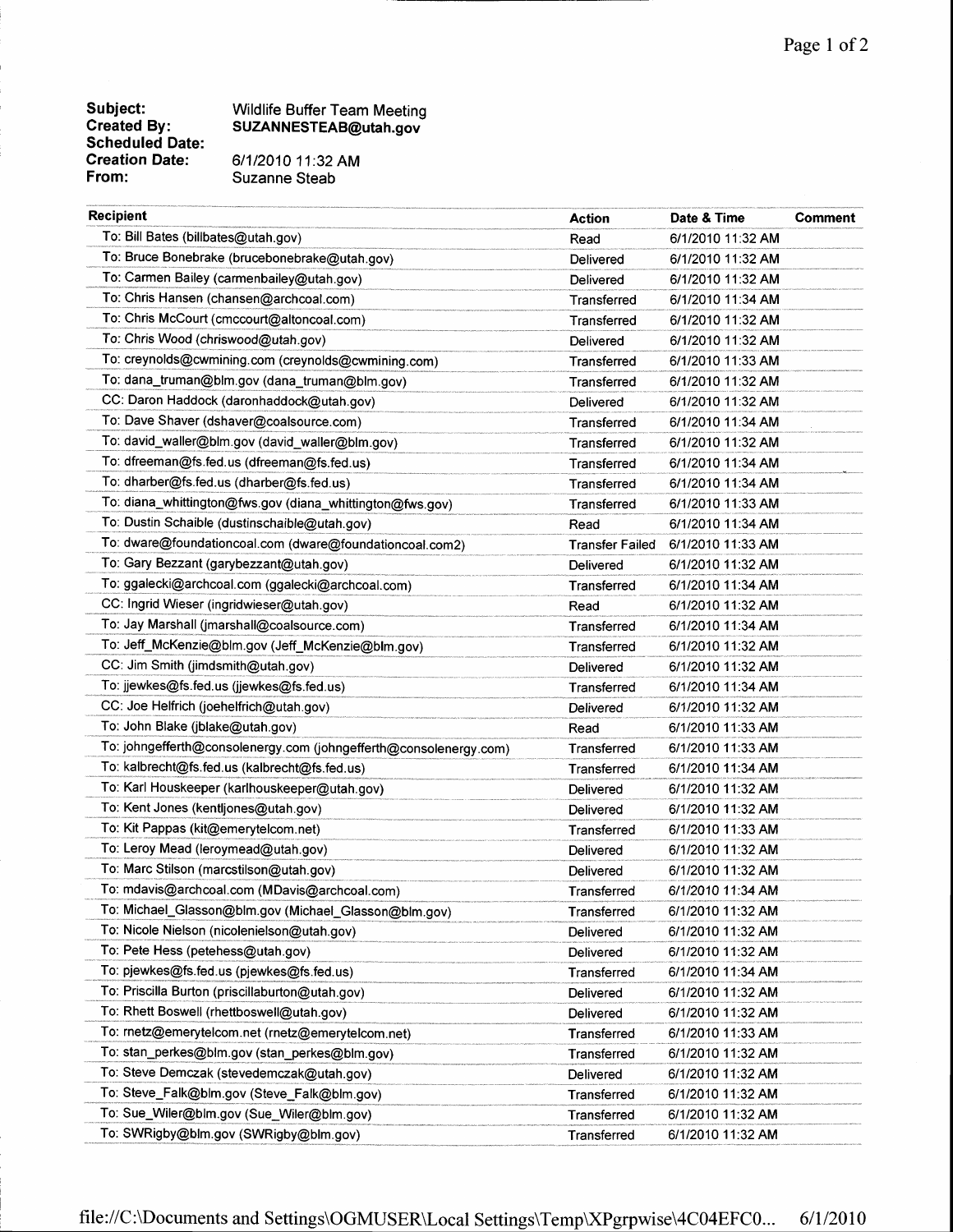| To: Teresa Bonzo (teresabonzo@utah.gov)                             | Delivered              | 6/1/2010 11:32 AM |
|---------------------------------------------------------------------|------------------------|-------------------|
| To: tkrasko@fs.fed.us (tkrasko@fs.fed.us)                           | Transferred            | 6/1/2010 11:34 AM |
| To: Toni Wright (toniwright@utah.gov)                               | Delivered              | 6/1/2010 11:32 AM |
| To: twlloyd@fs.fed.us (twlloyd@fs.fed.us)                           | Transferred            | 6/1/2010 11:34 AM |
| To: vmiller@archcoal.com (VMiller@archcoal.com)                     | Transferred            | 6/1/2010 11:34 AM |
| To: chuck.semborski@pacificorp.com (chuck.semborski@pacificorp.com) | Transferred            | 6/1/2010 11:34 AM |
| To: dennis.oakley@pacificorp.com (dennis.oakley@pacificorp.com)     | Transferred            | 6/1/2010 11:34 AM |
| To: djones@preciscom.net (djones@preciscom.net)                     | Transferred            | 6/1/2010 11:34 AM |
| To: eisec@preciscom.net (eisec@preciscom.net)                       | Transferred            | 6/1/2010 11:34 AM |
| To: geohuntlic@gmail.com (geohuntlic@gmail.com)                     | Transferred            | 6/1/2010 11:33 AM |
| To: John Walters (JOHNW@savageservices.com)                         | Transferred            | 6/1/2010 11:34 AM |
| To: kareynolds@js.fed.us (kareynolds@js.fed.us)                     | <b>Transfer Failed</b> | 6/1/2010 11:33 AM |
| To: Kenneth Fleck (kenneth.fleck@pacificorp.com)                    | Transferred            | 6/1/2010 11:34 AM |
| To: kevin_mcabee@fws.gov (kevin_mcabee@fws.gov)                     | Transferred            | 6/1/2010 11:33 AM |
| To: kknoop@jbrenv.com (kknoop@jbrenv.com)                           | Transferred            | 6/1/2010 11:33 AM |
| To: nathan_darnall@fws.gov (nathan_darnall@fws.gov)                 | <b>Transferred</b>     | 6/1/2010 11:33 AM |
| To: Patrick Collins (mt.nebo@xmission.com)                          | Transferred            | 6/1/2010 11:34 AM |

 $\sim$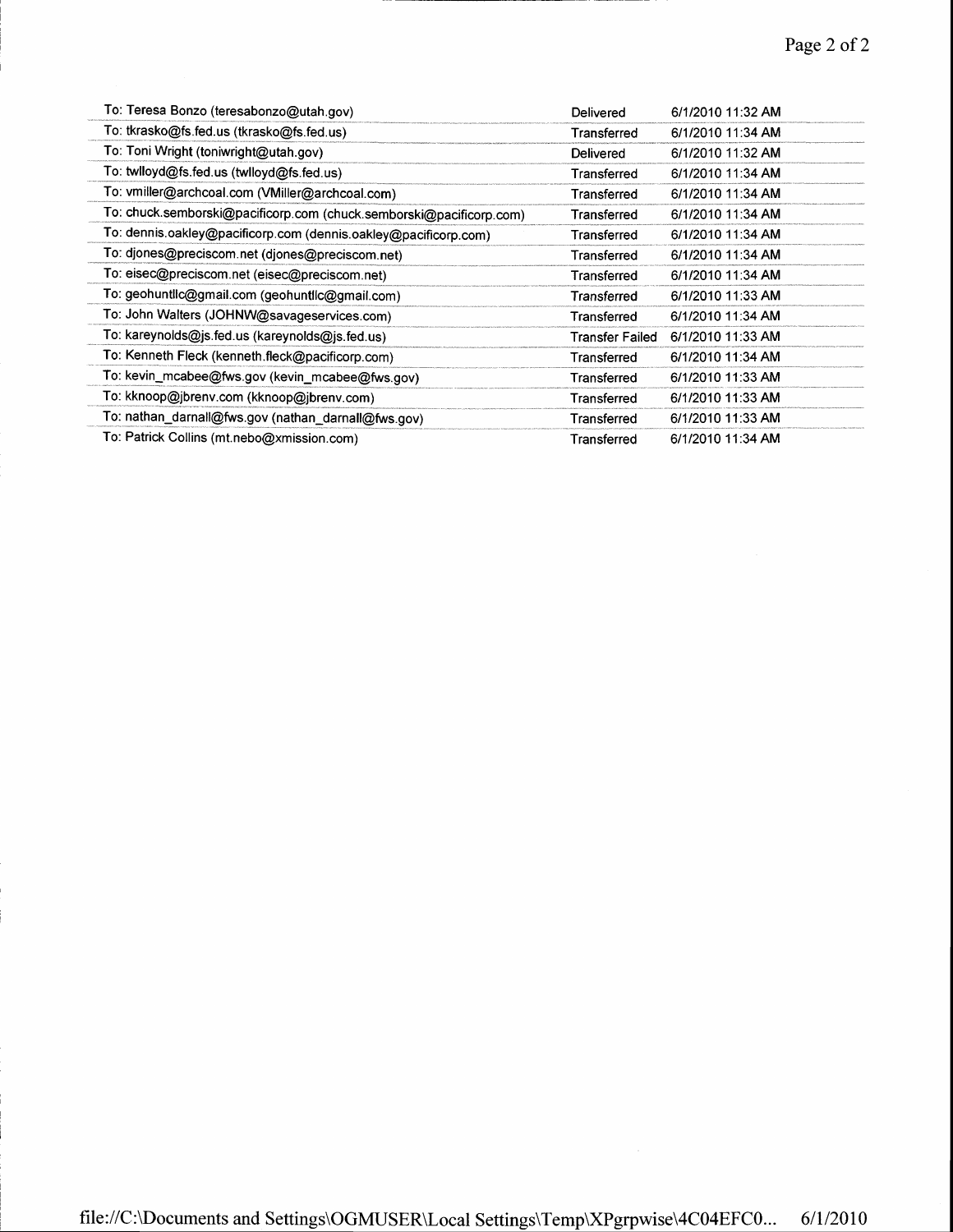From: To: Date:<br>Subject: Subject: Attachments: Suzanne Steab dware@alphanr.com 61112010 11:34 AM Fwd: Wildlife Buffer Team Meeting Wildlife Buffer Team Meeting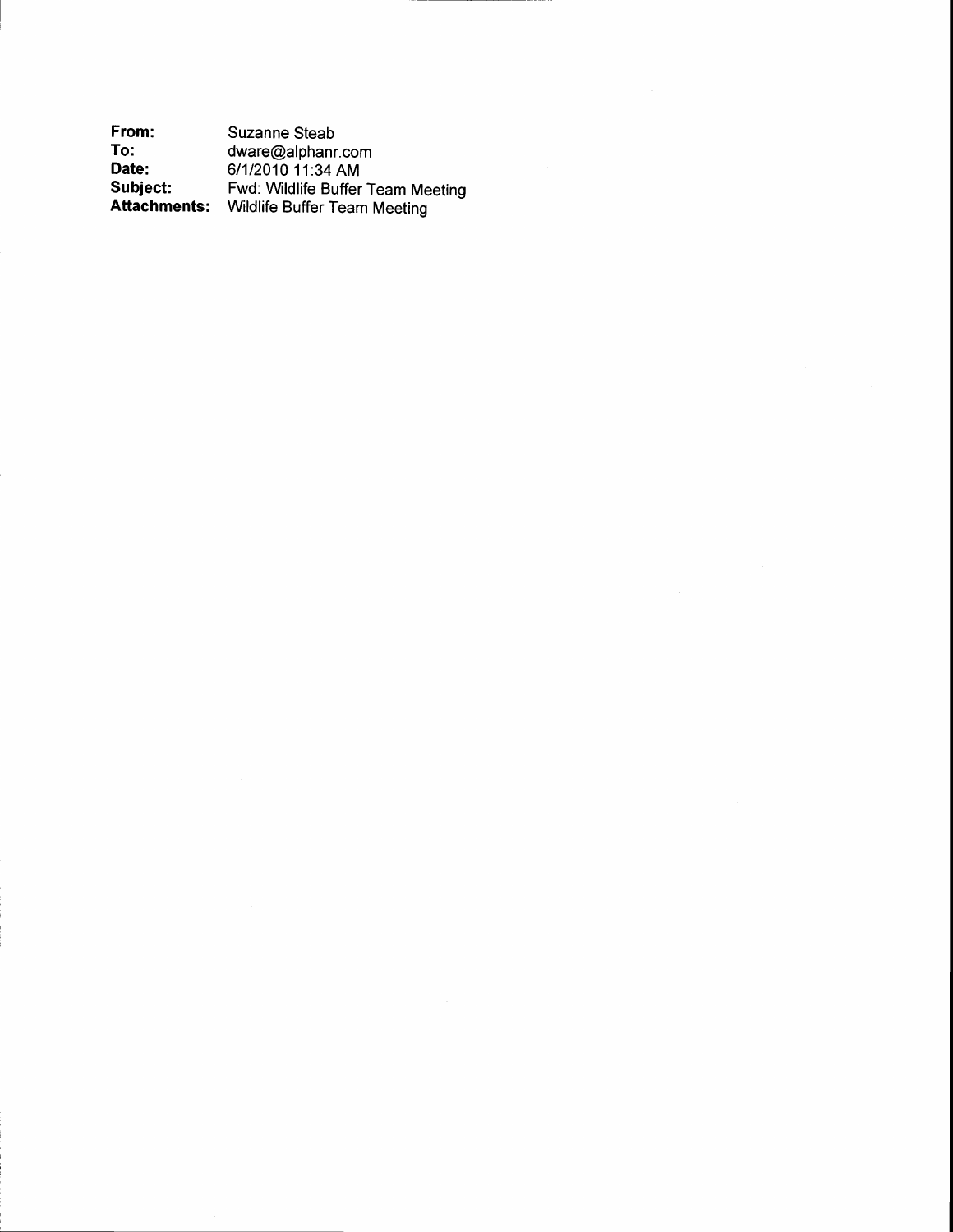From: To: Date: Subject: Attachments: Suzanne Steab kareynolds@fs.fed.us 61112010 11:35 AM Fwd: Wildlife Buffer Team Meeting Wildlife Buffer Team Meeting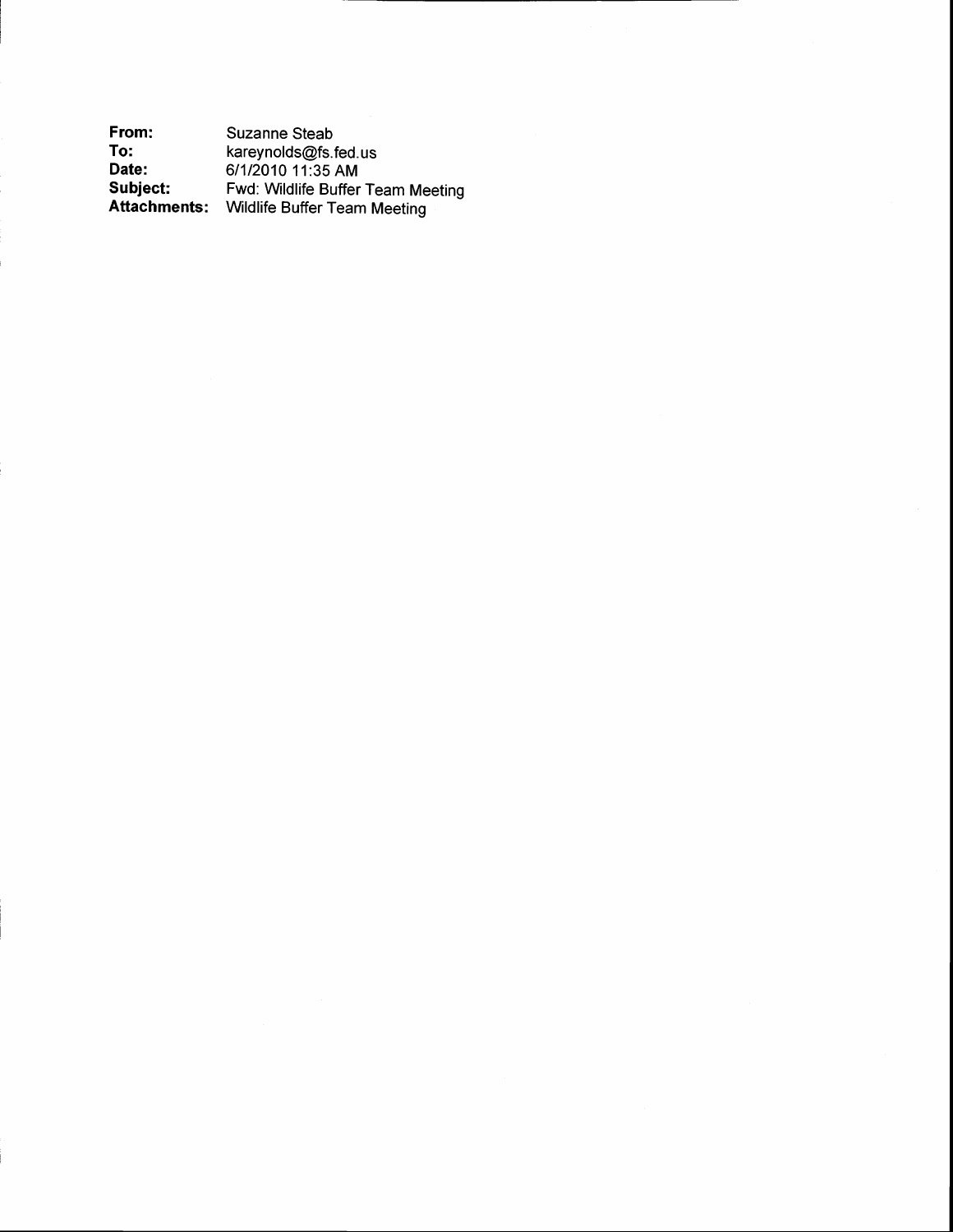

JON M. HUNTSMAN, JR. Governor GARY R. HERBERT Lieutenant Governor

### State of Utah DEPARTMENT OF NATURAL RESOURCES Division of Oil, Gas & Mining

MICHAEL R. STYLER JOHN R. BAZA<br> *Executive Director* Division Director Executive Director

June 1, 2010

Wildlife Buffer Team Meeting Attendees  $\sim$  -J i  $\bigcup_{i=1}^n A_i$ Daron R. Haddock, Coal Program Manager  $\mathcal{K}(\mathcal{N})$ Colorado Fish Recovery, Raptor Survey Protocol and Wildlife Protection and Enhancement quidance documents. Outgoinq File TO: FROM: SUBJECT:

The Division has completed an internal review of the Colorado Fish Recovery, Raptor Survey Protocol and Wildlife Protection and Enhancement guidance documents. Representatives from the Bureau of Land Management, (BLM), Forest Service, (FS), US Fish and Wildlife Service, (FWS), Division of Wildlife Resources, (DWR), and School and Institutional Trust Lands, (SITLA) also participated in the review as members of the Wildlife Buffer Team.

These documents are guidance documents designed to assist the Division, State and Federal Agencies, members of the Mining communities and private industry in addressing the requirements of the Utah Coal Regulatory Program

You are invited to attend the Wildlife Buffer Team meeting on Tuesday, June  $15<sup>th</sup>$ , 2010 at the DNR Price Field Office from 9:00 Am to 12:00 PM. The meeting is intended to solicit your input about the Colorado Fish Recovery guidance document, and time permitting the Raptor Survey Protocol and Wildlife Protection and Enhancement guidance documents. Kevin McAbee from the FWS and Joe Helfrich and Steve Christensen from DOGM will provide a brief overview of the Colorado Fish Recovery guidance document.

In the interim please email or direct your questions and comments to Joe Helfrich, (801 538-5290, joehelfrich@utah.gov) or Ingrid Wieser, (801 538-5318, ingridwieser@utah.gov). Please let us know if you plan on attending.

We look forward to your participation.

#### O:\TEAMSVNTERAGENCY WILDLIFE\WBT CO FISH OPERATOR LETTER.DOC

1594 West North Temple, Suite 1210, PO Box 145801, Salt Lake City, UT 84114-5801 telephone (801) 538-5340 · facsimile (801) 359-3940 · TTY (801) 538-7458 · www.ogm.utah.gov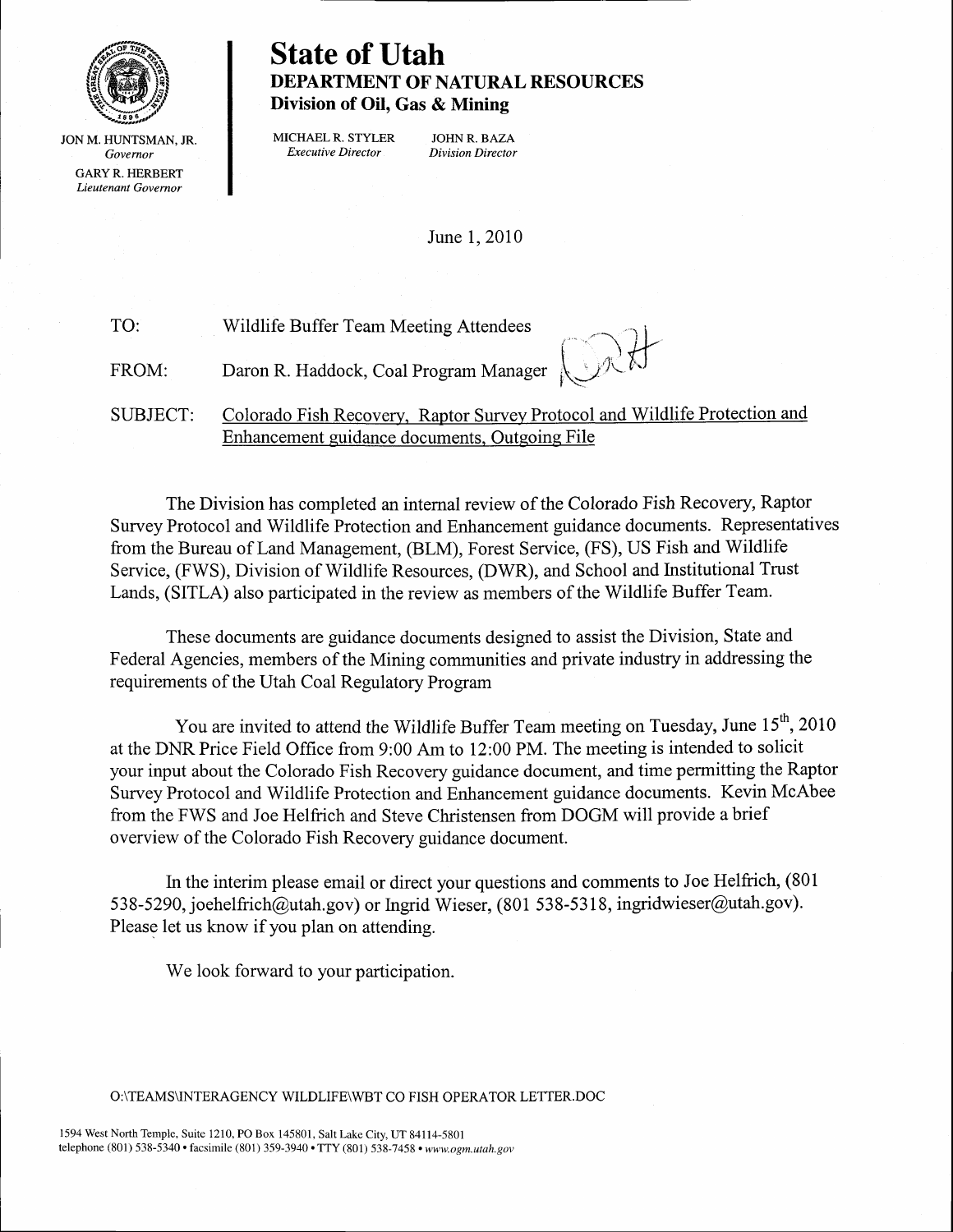# RAPTOR SURVEY GUIDELINES Utah Coal Regulatory Program

### **Purpose**

The purpose of this document is to:

- A) Provide the coal industries with a guideline for conducting raptor surveys,
- B) Ensure accurate and consistent data acquisition and reporting, and
- C) When completed and endorsed by other agencies used as an Agency Procedure

This is a cooperative document between the Division of Oil, Gas and Mining, the Division of Wildlife Resources and the U.S. Fish and Wildlife Service. This is a working document in which the procedures will be refined and updated as needed.

## **Background**

The Bald and Golden Eagle Protection Act prohibits the "take" of bald and golden eagles. The Act defines "take" to mean kill, molest or disturb. "Disturb<sup>1</sup> means to agitate or bother a bald or golden eagle to a degree that causes, or is likely to cause, based on the best scientific information available, l) injury to an eagle, 2) a decrease in its productivity, by substantially interfering with normal breeding, feeding, or sheltering behavior, or 3) nest abandonment, by substantially interfering with normal breeding, feeding, or sheltering behavior" (50 CFR 22.3). A violation of the Act can result in a fine of \$100,000 (\$200,000 for organizations), imprisonment for one year, or both, for a first offense. Penalties increase substantially for additional offenses, and a second violation of this Act is a felony.

The Migratory Bird Treaty Act implements four bilateral agreements befween the United States and Canada, Mexico, Japan and Russia to protect migratory birds. This Act also prohibits the unlawful taking of migratory birds, which includes any attempt at hunting, pursuing, wounding, killing, possessing or transporting any migratory bird, nest, egg, or part thereof. Most birds in Utah are protected by the Act as well as their parts, nests, or eggs. All of Utah's raptors are protected by this Act.

Utah law also protects wildlife existing within the state, except those held by private ownership and legally acquired (Utah Code Section 23-13-3). Sections 23-30-3,23-20-4

 $1$  The term "disturb" under the Eagle Act was recently defined via a final rule published in the Federal Register on June 5, 2007 (72 Fed. Reg. 31332). This term now covers impacts that result from alterations that were started near a nest site during a time when eagles are not present if, upon the eagle's return, those alterations agitate or bother an eagle to a degree that interferes with or interrupts normal breeding, feeding, or sheltering habits, and cause injury, death or nest abandonment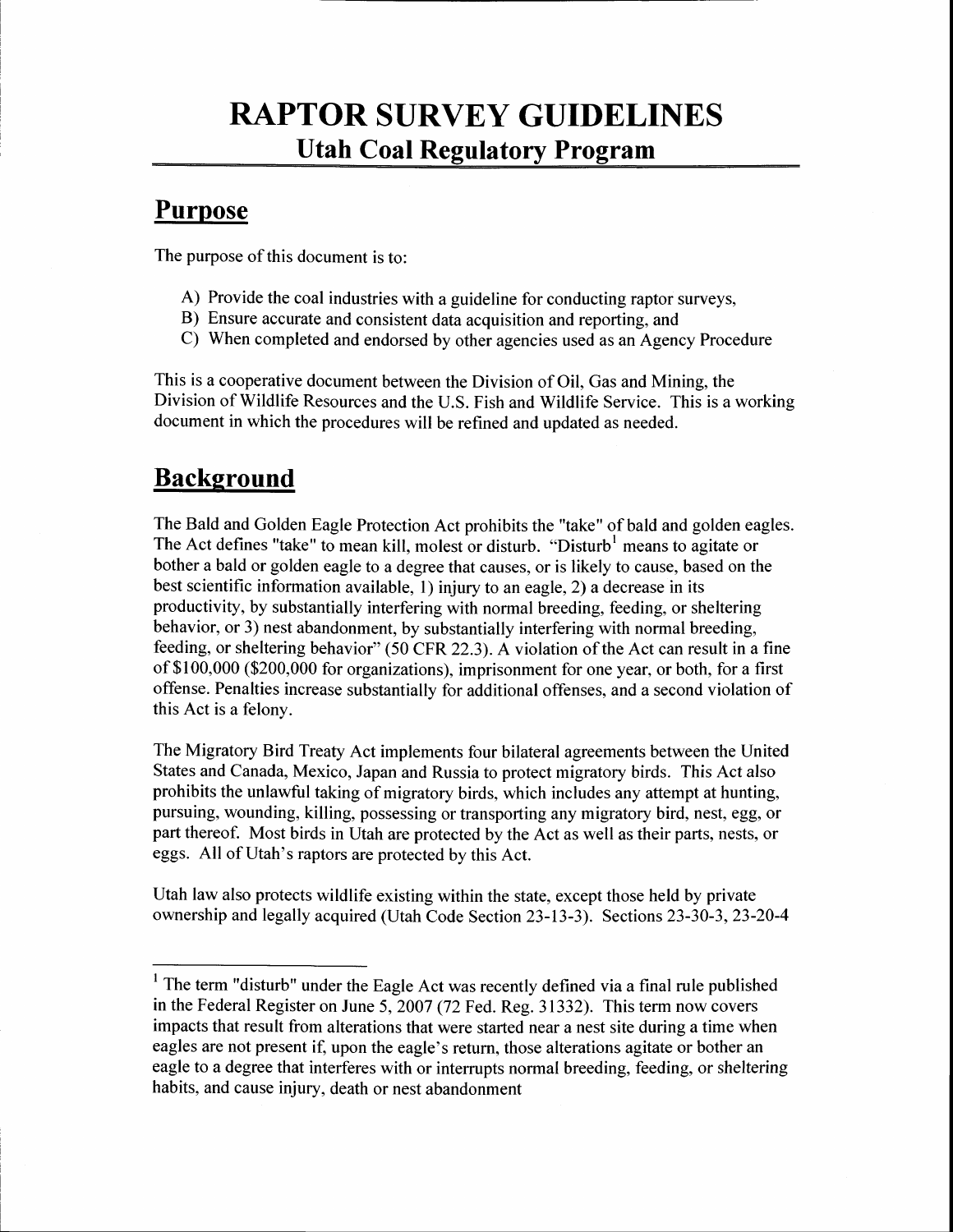and 23-20-4.5 make illegal the taking, transporting, selling, purchasing or wanton destruction of protected wildlife.

The Utah Administrative Code Annotated (R645-301-358.300) states that coal mining and reclamation operations are prohibited from the taking of an endangered or threatened species or a bald or golden eagle, its nest, or any of its eggs in violation of the Endangered Species Act of 1973 or the Bald Eagle Protection Act, as amended, 16 U.S.C. 668 et seq. The coal mine operator must avoid and minimize disturbance and adverse impacts to wildlife species protected by state or federal law and describe in the mining and reclamation plan how this will be accomplished (R645-301-333).

Coal Mines have the potential to "take" eagles or other migratory bird species in several ways including direct or indirect disturbances to their nest, roosts, or food sources resulting from mining related disturbances due to:

- . Subsidence;
- . Surface facilities;
- . Exploration drilling; or
- . Gas or ventilation holes or openings.

In order to prevent the "take" of eagles and other raptor species in past years the mines in conjunction with DWR have typically conducted annual helicopter surveys. The Division of Oil, Gas and Mining (DOGM) has accepted those surveys, as adequately addressing raptor survey needs. Even though The Division of Wildlife Resources (DWR) is no longer conducting surveys, the mines are still required to provide the necessary information to demonstrate a"take" is being prevented. This document is meant only as a guideline; prior to conducting surveys:, aDOGM biologist should be contacted to discuss specific project details. Utah Field Office Guidelines for Raptor Protection from Human and Land Use Disturbances (Romin and Muck 2002) guidelines are incorporated into these suggested procedures.

## **General Survey Guidelines**

Survey methodology should be designed to inventory the species expected within the habitat to be disturbed. Aerial or ground survey methodologies target different raptor species and are used to collect different types of data. Appendix C lists recommended survey methodologies and typical nesting substrates for specific raptor species. Most coal operators are interested in nest locations and presence/absence data during the nesting season. Survey methodology should be designed by a qualified raptor biologist and reviewed on a case-by-case basis with DOGM in coordination with DWR, the US Fish and Wildlife Service (FWS), and the surface land management agency. Survey methods will be incorporated into the mining and reclamation plan. To be consistent with State AGRC standards, coordinates should be provided in UTM zone 12, NAD83.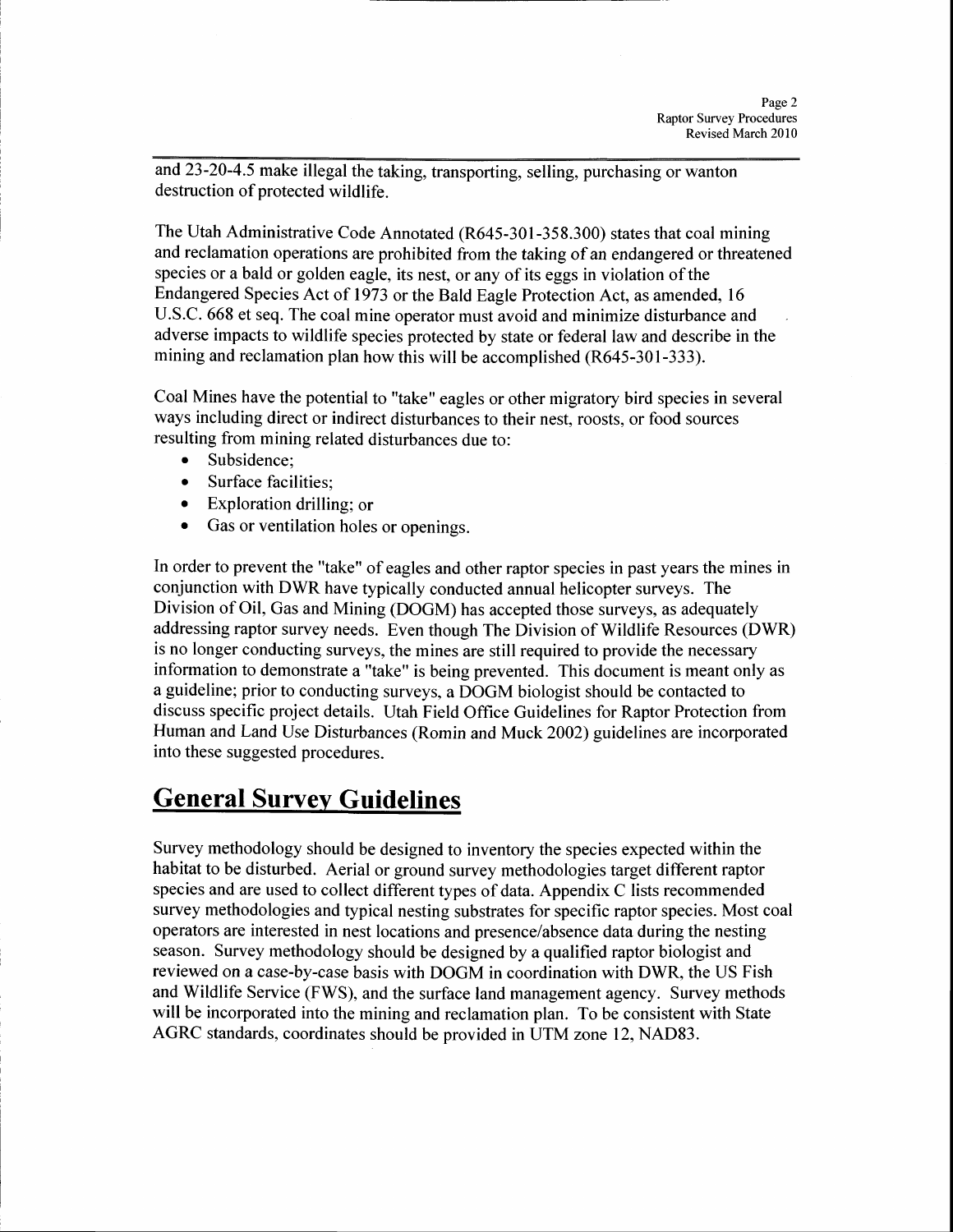#### Subsidence

Raptor surveys should be conducted to identify nest locations in areas where subsidence is possible. Aerial surveys are typically conducted.

- 1. Conduct survey for two years prior to permit issuance to determine resource.
- 2. Repeat surveys in subsidence zones prior to mining and then again two years post mining or until subsidence has ceased to verify no impact.
- Surveys are best performed in May to determine nest status. 3.
- 4. Survey information required,
	- i.) Species
	- ii.) Nest location
	- iii.) Nest status (active, inactive, tended, dilapidated...)
	- $iv.)$  Additional information as shown in Appendix A is desirable but not required.
- 5. Raptor data are confidential and should not be shared with the public. The data must be submitted to DOGM and DWR. In the future, the data may be directly entered into an online database.
	- i) In an electronic format, suitable for uploading into ArcGIS (shapefiles).
	- ii) In a map format showing mine panels, subsidence boundary, dates of anticipated or completed mining activity, and nest locations indicating species, activity etc.

#### Surface facilities

Raptor surveys<sup>2</sup> for long-term surface facilities placement should be conducted to identify species, locate nests, winter roosts, and other important habitat so they can be avoided.

- l. Conduct spring nesting and winter roosting surveys for three years prior to permit issuance to determine resource.
- 2. Survey within the spatial buffer of the target species (referto Romin and Muck, 2002) at the proposed facility.
- 3. Nesting surveys are best performed in May to determine nest status.
- 4. Bald Eagle Roost surveys should be conducted in January within winter roosting habitat.
- 5. Survey information required
	- i) Species
	- ii) Nest location
	- iii) Bald Eagle Roost location
	- iv) Nest status (active, inactive dilapidated...)
	- v) Additional information as shown in Appendix A.
- 6. The initial survey should be an aerial and ground survey; however, this will depend on terrain of proposed facilities and raptor species targeted. Follow-up surveys may be ground if the status of the nest can be accurately determined.

 $2A$  prey-based survey may also be required, especially if applying for an incidental take permit.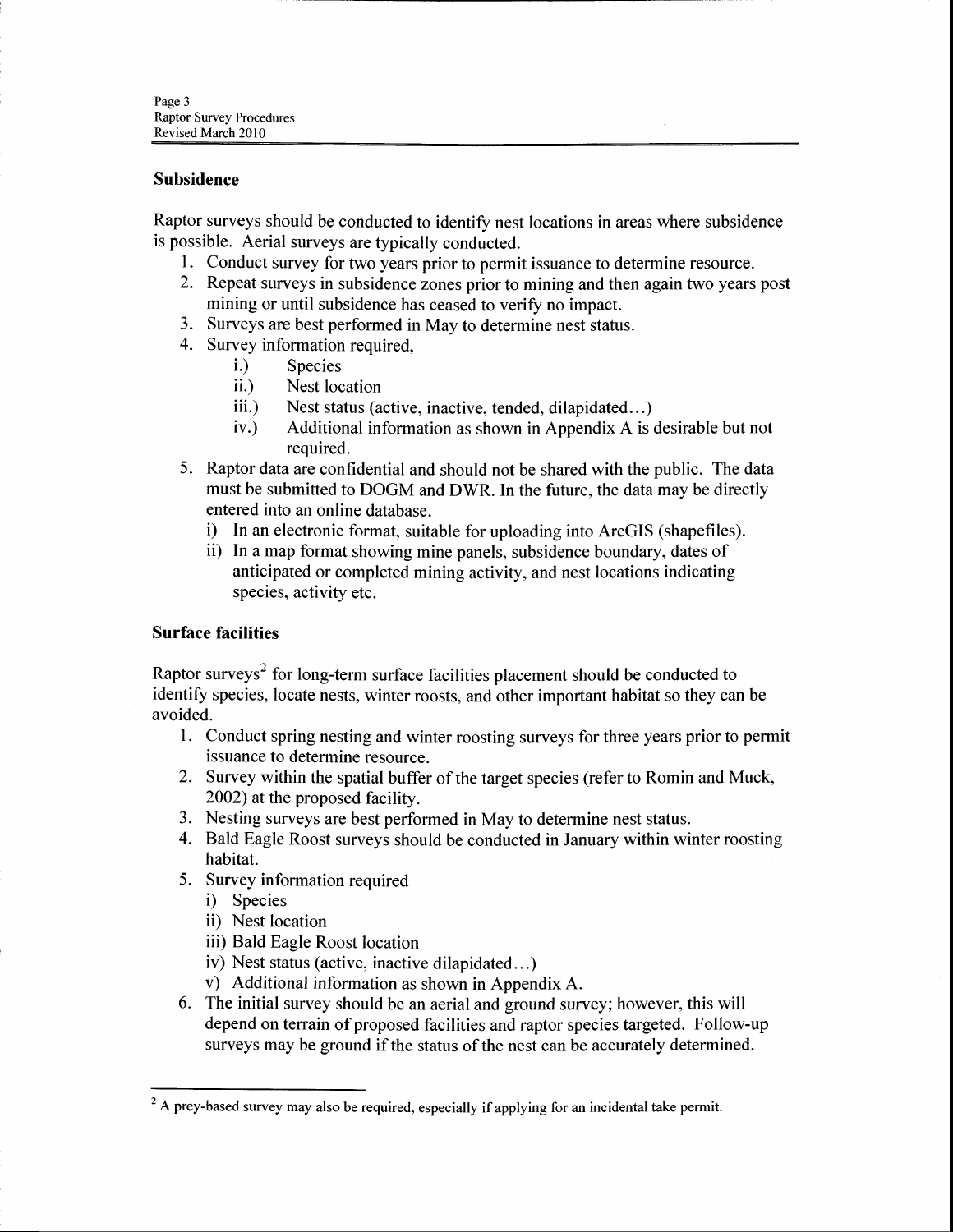- 7. A qualified wildlife biologist should be retained to annually inventory and document raptor nesting and winter roosting status within the one-mile disturbance radius.
- 8. If a surface facility is inactive before the site is reclaimed another survey will be required prior to the start of reclamation activities. These surveys should include the surface structures such as conveyors and buildings as well as surrounding terrain.

#### Exploration drilling

Exploration drilling is generally a one-time short duration occurrence. The surface management agency needs to be contacted for specific survey requirements and to determine if existing data are available. If nest locations are known aerial or ground surveys can verify nest status so that appropriate spatial and season buffers can be determined. Generally, plan exploration drilling between August and November to avoid seasonal buffers.

#### Gas or Ventilation Holes or Openings

l. Conduct spring and winter surveys for one year prior to permit issuance to determine resource.

2. Survey within the spatial buffer of the target species (referto Romin and Muck, 2002) at the proposed facility.

3. Nest surveys are best performed in May to determine nest status.

4. Bald Eagle Roost surveys should be conducted in January within winter roosting habitat.

5. A prey-based survey may also be required.

6. Survey information required

- i) Species
- ii) Nest location
- iii) Bald Eagle Roost location
- iv) Nest status (active, inactive dilapidated...)
- v) Additional information as shown in Appendix A.

7. The initial survey should be an aerial and ground; however this will depend on terrain of proposed facilities and raptor species potentially present. Follow-up surveys may be ground if the status of the nest can be accurately determined.

8. A qualified wildlife biologist should be retained to annually inventory and document raptor nesting and winter roosting status within the one-mile disturbance radius.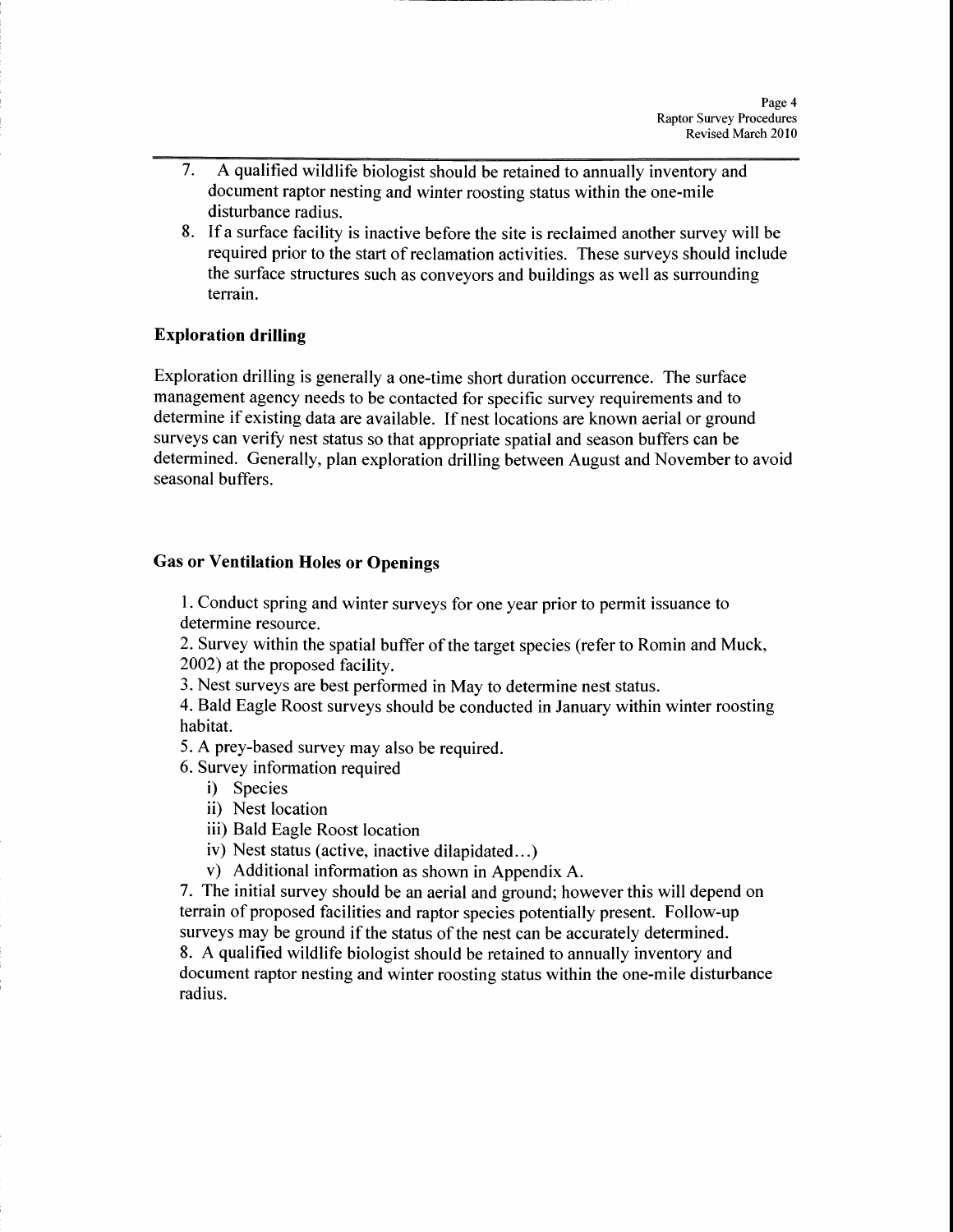## Protocol

The following protocol has been developed in consultation with DOGM, DWR and FWS.

Qualifications: Individuals responsible for designing and conducting the survey should have a Bachelor or higher degree in Wildlife Biology or a related discipline and experience in raptor behavior and excellent raptor identification skills. The act of surveying has the potential to disturb or molest the species surveyed and the qualified biologist will be responsible to prevent "take" during the survey. Safety of the surveyors and the birds are more important than obtaining all of the data attributes. All surveyors must attend the Utah Raptor Identification and Survey training, held annually by the US Fish and Wildlife Service. (For more information please contact the Division of Oil, Gas and Mining.) Qualified individuals should have a good working knowledge of GIS and GPS tools. Qualification statements or resumes must be submitted to DOGM prior to the survey.

#### Aerial Surveys

Golden Eagle and cliff nesting raptor surveys need to be initiated as close to May 10 as possible. This date will prevent "take" since eagle chicks have generally hatched and parent birds are less likely to abandon the nest. Surveys need to be completed by June I to ensure that the chicks are young enough that they will not be prematurely flushed from the nest by the disturbance.

Survey participants for aerial surveys historically included four members: the pilot, a company representative (scribe), a navigator, and a spotter/identifier (biologist). At least three people should be present. The navigator and spotter need to be qualified individuals as noted in the previous section of this document who can properly identify raptor species.

It is recommended that the navigator use moving-map type GPS technology to navigate during the survey to ensure adequate coverage of the survey area, navigate and identify known nests, and accurately record the location of newly discovered nests. Software that has been proven effective for these types of surveys include: ArcPad, Fugawi, Xmap, and National Geographic Map. These programs should show a topological map of the area, the surveyor's real-time location on the map, the locations of the known raptor nests and the track that the survey has covered.

The spotter/identifier finds new nests and birds; and assists in finding the known nest as the navigator explains its location on the computer. Once the nest is located, the spotter/identifier confirms the species, determines nest status and other information using the terms and data fields listed on the attached tables.

The company representative or scribe ensures that the area within lmile of the affected or potentially impacted area is thoroughly surveyed. The scribe records the information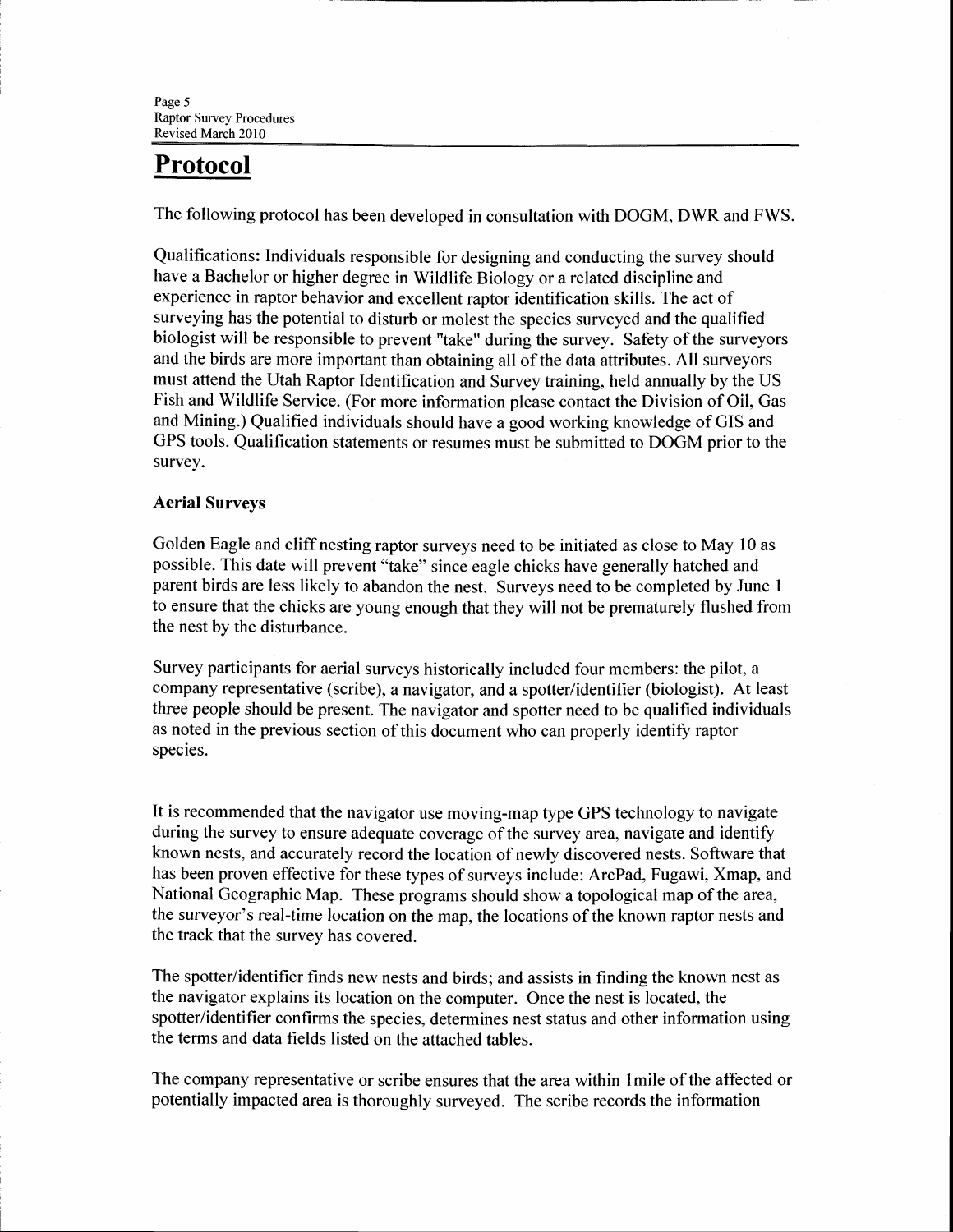listed on the attached table, i.e. nest number, date, time, species, status of the nest, nest type (i.e. cliff, tree...), number of eggs, number of young, age of young, and any additional comments that are deemed necessary, preferably in an electronic format on the GPS.

For active territories, the surveyor(s) must conduct a second survey to gather productivity data. The productivity survey should be conducted when the young have reached acceptable fledging age (51 days old) but have not yet left the nest. All nests in which occupancy or breeding status could not be collected during the presence/absence survey should be revisited at this time. The surveyor(s) must analyze the productivity databy calculating the percent of eagle pairs laying eggs.

GPS track logs should be recorded and submitted to DOGM as well as photographs of the nest. When a new nest not in the database is found, a point of that nest should be taken with a GPS handheld, or the Trimble Laser Pointer. At a minimum, latitude and longitude coordinates must be submitted to DOGM. Each new nest will be assigned an original nest ID # given by DWR.

#### Ground Surveys

Ground surveys generally target tree and ground nesting species and are used when there is adequate road access. Some species, including Northern Goshawk, Mexican Spotted Owl and Burrowing Owl, require a ground or calling survey. When used to inventory remote or cliff habitat they generally require more time than aerial surveys. Surveyors must obtain a permit from FWS before surveying for Mexican Spotted Owls

Survey methodology should be designed by a qualified raptor biologist and reviewed on a case-by-case basis with DOGM in coordination with DWR, the US Fish and Wildlife Service (FWS), and the surface land management agency. Ground surveys require all data collection as described in the aerial survey.

#### Species Specific Surveys

See Appendix B for a list of protocols.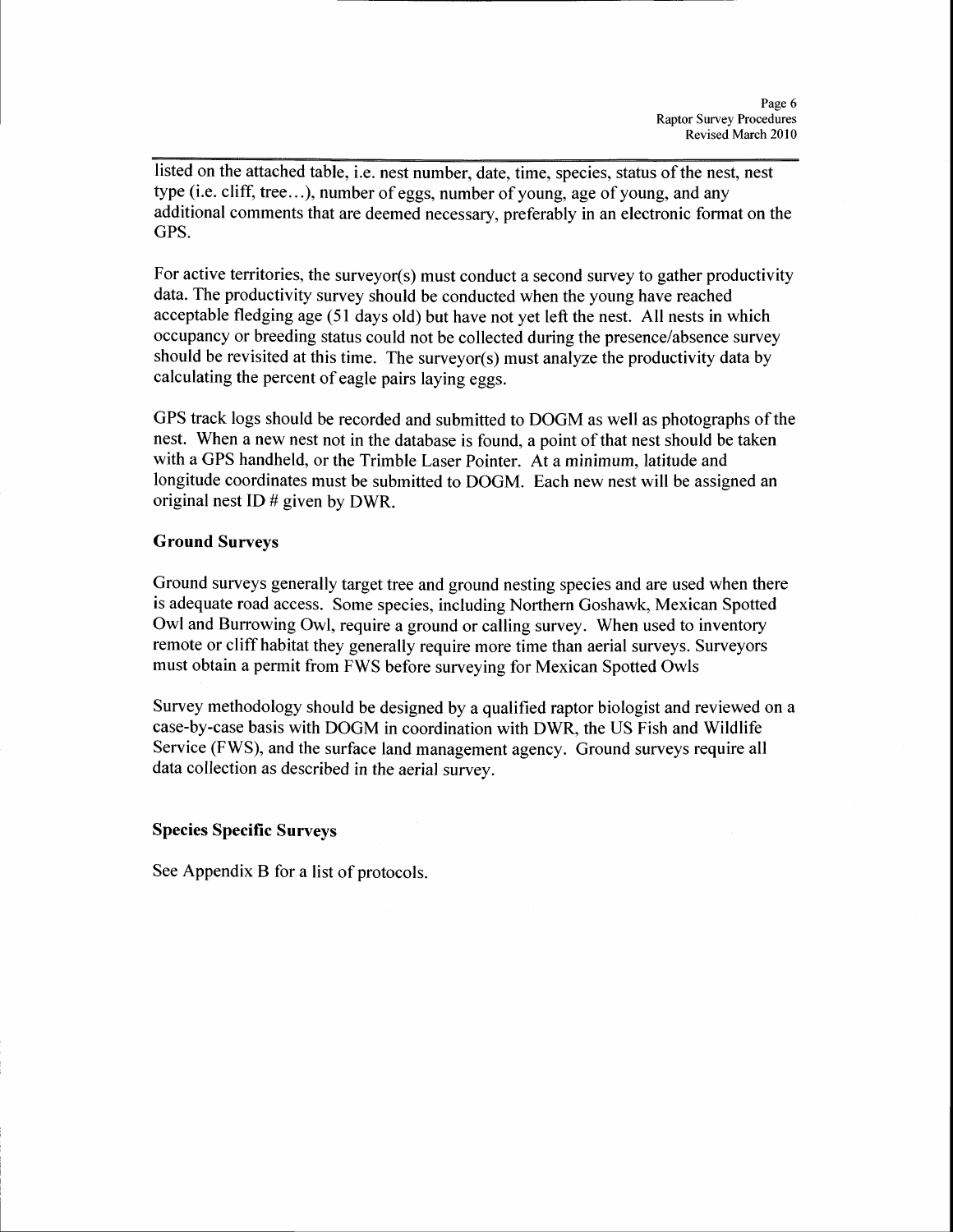## **Data Collection and Formatting**

Surveyors must obtain existing survey data prior to conducting aerial or ground surveys. This information can be obtained by contacting DWR at 801 538 5700 and filling out the requisite release forms. In addition, the applicant needs to contact the Division to verify the necessary location and extent of the survey. This will assist in locating known nests and so that unique identifying numbers can be assigned to new nests.

After field data has been collected all GPS tracks need to be downloaded into separate company or mine files, and all collected nest data needs to be added to the master database.

After all newly collected data and new nest information has been entered into the master database, the data should be imported into ArcGIS and saved as a shapefile or other compatible geospatial file.

Survey data are confidential and should not be shared with the public. The data must be submitted to DOGM in the following formats.

- 1. In an electronic format, suitable for uploading into ArcGIS.
- 2. A report with photographs and a map format showing all surface facilities and pertinent raptor use area, an appropriate size buffer (.25-l mile depending on species), nests indicating species and status.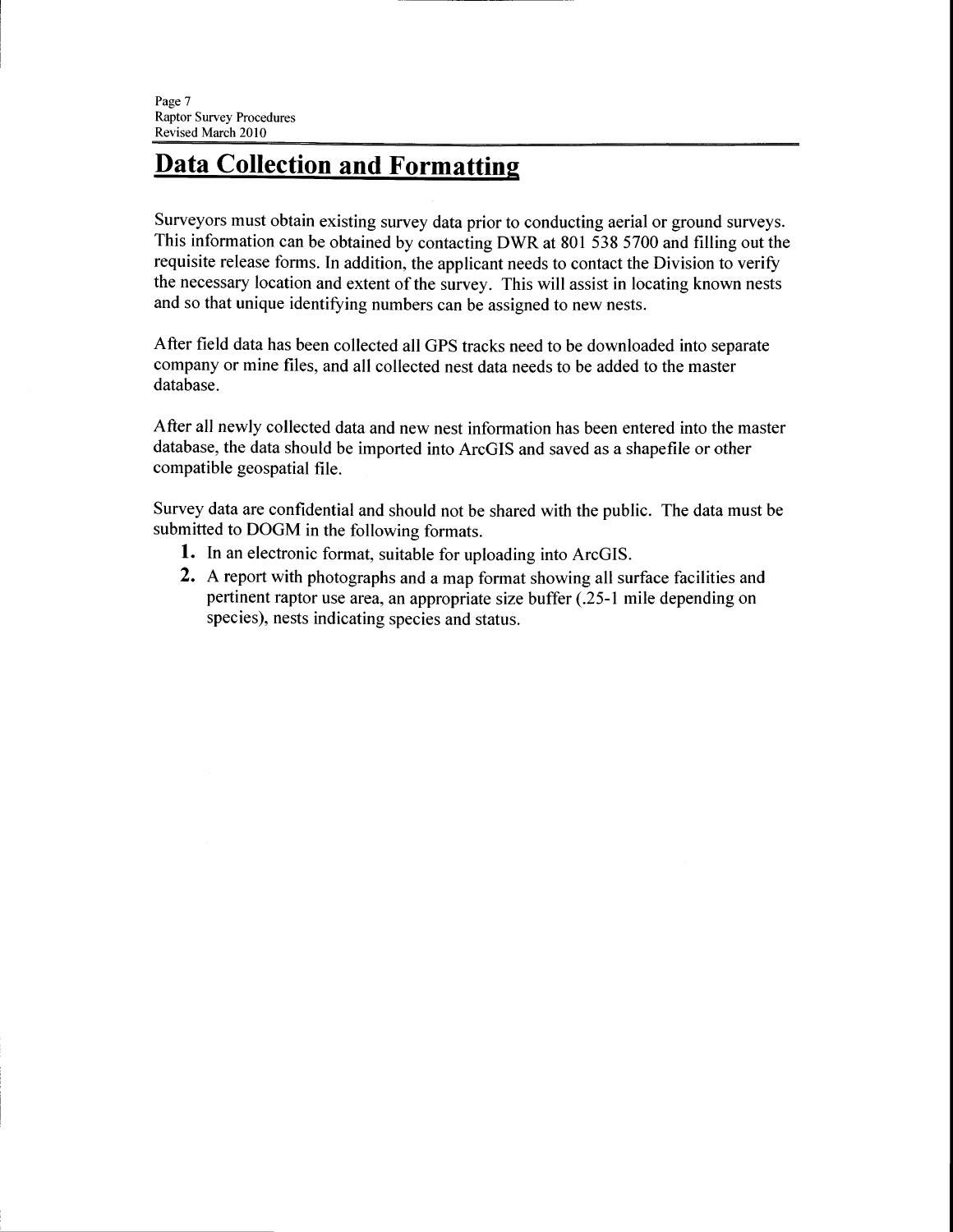Pagel, J.E., D.M. Whittington, and G.T. Allen. 2010. Interim Golden Eagle technical guidance: inventory and monitoring protocols; and other recommendations in support of eagle management and permit issuance. Division of Migratory Bird Management, U.S. Fish and Wildlife Service.

Romin, L.A. and J.A. Muck. 2002. Utah Field Office guidelines for raptor protection from human and land use disturbances. U.S. Fish and Wildlife Service unpublished report.